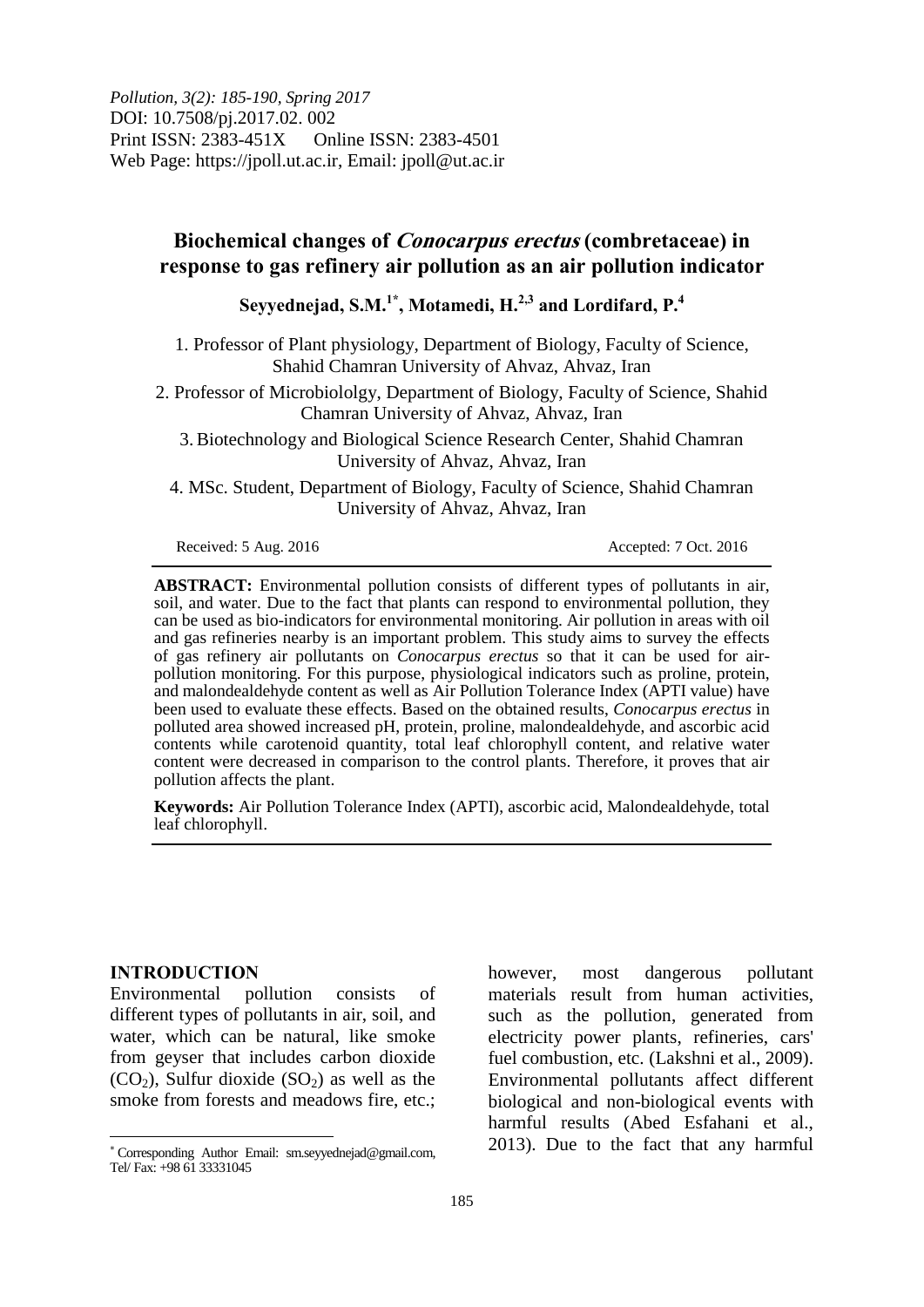effect on plants will be dangerous for other organisms, monitoring plants' health is really important for environmental health surveillance (Ben Rejeb et al., 2014). Air pollution outbreaks can affect plants in different ways, including morphological, physiological, and biochemical changes. Damages in above-ground organs may happen in either a short time or a long period, like chlorosis, but plants are resistant until the injuries become effective and persistent (Ben Rejeb et al., 2014).

With regards to this subject, it is quite useful to survey and recognize particular plant species, which are capable of encountering inappropriate situations and show great sensitivity to environmental pollution, as they can be indicators to determine and then remediate the pollutants, themselves. This process, in which plants are employed to clean and eliminate environmental pollutions, is called phytoremediation (Van Aken, 2008).

Air pollution affects indicator plants, causing some changes in plant parameters such as ascorbic acid content (Agbaire & Esief Arienrhe, 2009), chlorophyll quantity (Lichtenhaler, 1987), leaf extract pH (Agbaire & Esief Arienrhe, 2009), relative water content (Liu and Ding, 2008), proline quantity (Bates et al., 1973), protein content (Lowry et al., 1951), malondealdehyde density (Davey et al., 2005), etc. Plants vary in terms of their sensitivity and response to air pollution. Those that are more sensitive, act as bio-indicators of air pollution (Lakshni et al., 2009). Air Pollution Tolerance Index (APTI) has been used to evaluate the resistance or sensitivity of plant species to air pollution, which is calculated from biochemical factors of plant samples such as total chlorophyll, ascorbic acid, pH, and relative water content (Agbaire  $\&$  Esief Arienrhe, 2009).

Conocarpus erectus, a member of combretaceae family, is widespread in tropical and subtropical areas, which is found in the form of a shrub, 1.5 to 4 m tall

(Bashir et al., 2015). However, it sometimes can grow up to 20 m. The extract from its leaf has been used for skin ulcer treatment, bleeding gums, etc. (Bashir et al., 2015)

The present study aims to study the effects of environmental pollutants, produced by a gas refinery in the southwest province of Khuozestan, Iran, on *Conocarpus erectus.* The results of this study can be used for air pollution monitoring and its outcome in this region.

# **MATERIALS AND METHODS**

The studied area is located near a gas refinery, located in Khuozestan, south west of Iran. The area served as the polluted site and an unpolluted area, nearly 20 Km far from the polluted area with the same ecological properties, was selected as the control. Leaf samples from top of the sprouts were harvested on three replicates from both sites. These samples were immediately transferred on ice and then were stored at -20°C. The following parameters were investigated for these samples. All of the experiments were repeated three times for each biological factor.

The relative leaf water content (RWC) was measured in accordance with the method, described by Liu and Ding (2008), and calculated with the following equation:

 $RWC = [(FW-DW)/(TW-DW)] \times 100$ 

FW=fresh weight, DW= dry weight, TW= turgid weight (Liu and Ding, 2008)

Fresh weight was calculated, using 20 fresh leaves, which were weighed after being immersing in water overnight to get TW. Subsequently, the leaves were dried at 70°C overnight and weighed to get the dry weight.

Leaf extract pH was measured based on the Agbaire method (Agbaire, 2009). Five grams of the fresh leaves were homogenized with 10 ml of deionized water, then to be filtered. The pH was then measured.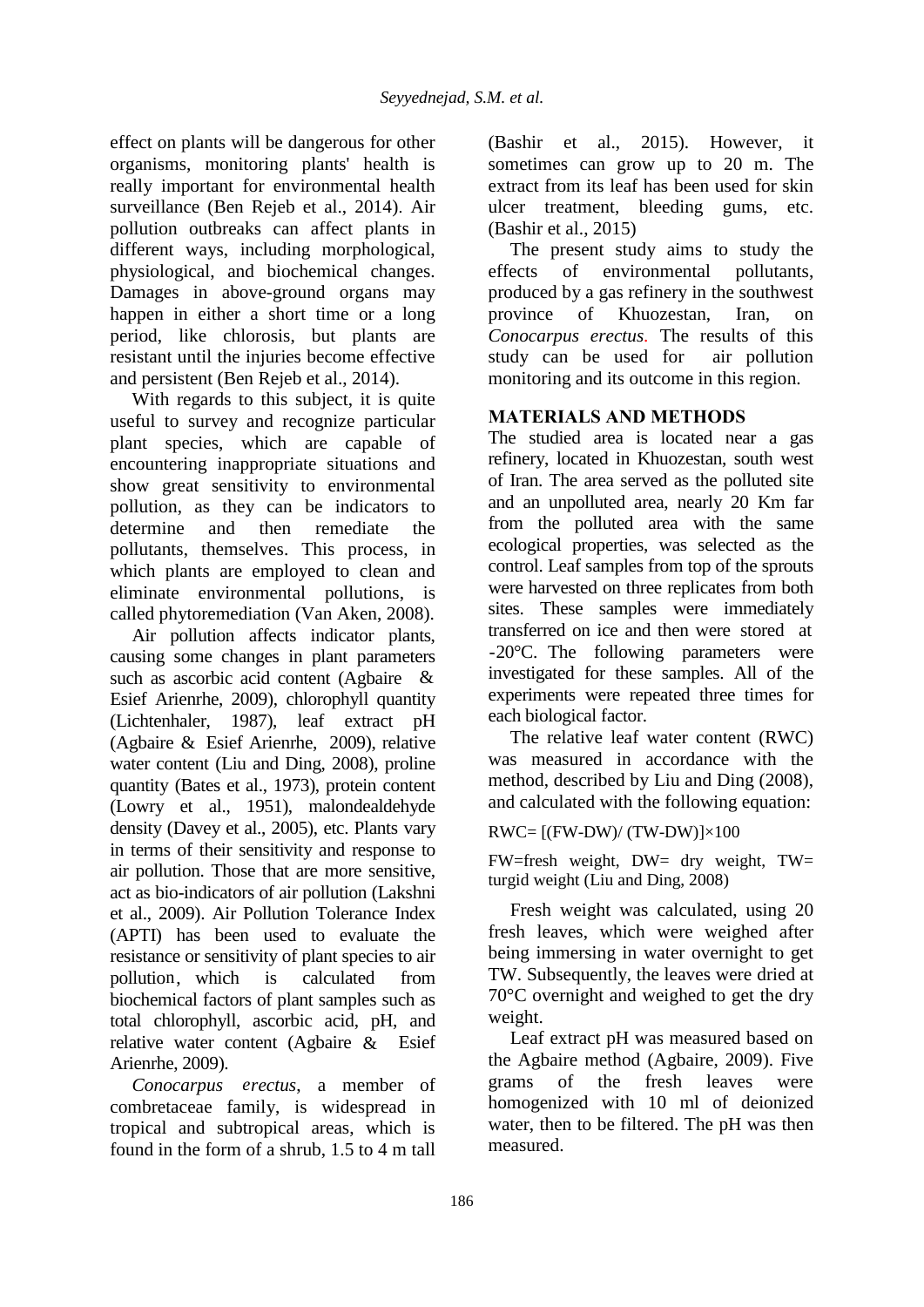The total amount of chlorophyll (T) was measured, based on Lichtenhaler (1987) method (Lichtenhaler, 1987). For this purpose, 0.2 gr of fresh leaves were powdered and homogenized with 10 ml of 80% acetone (Merck, Germany). Eventually, the total volume of the extract was adjusted to 15 ml. Following centrifugation at 6000 g for 20 min, the absorbance of supernatants was measured at 470, 646, and 663 nm against 80% acetone as the negative control. The results were calculated based on the following equations:

Chla ( $\mu$ g/l)=12.26A<sub>663</sub>-2.79A<sub>646</sub> Chlb ( $\mu$ g/l)=21.50A<sub>646</sub>-5.10A<sub>663</sub> ChlTotal  $(\mu g/I) = Chla + Chlb$ 

To measure ascorbic acid content (AA), 1 g of fresh leaves was homogenized in 5% metaphosphoric acid (Merck, Germany) solution. The homogenized leaves were centrifuged at 16000 g for 25 min at 4°C and the collected supernatants were gathered, their absorbance, measured at 520 nm (Smirnoff, 2000).

APTI was determined, based on Liu and Ding Method (2008). Its equation is as follows:

 $APTI = [A (T+P)] + R]/10$ 

A=Ascorbic acid content ( $\binom{mg}{g}$  DW), T= total chlorophyll  $\binom{mg}{g}$  DW), P= pH of leaf extract, and  $R=$  relative water content of leaf (%RWC) (Liu and Ding, 2008).

In order to determine the significant differences between polluted and control sites, the data were statistically analyzed, using the statistical software MSTATC.

Proline content of leaves was measured using Bates method (Bates et al., 1973), according to which 0.5 g of fresh leaves was homogenized in 10 ml sulfosalisilic acid 3% (v/w) (Merck, Germany). The homogenized leaves were centrifuged (16000 g, 20 min) and 2 ml of the obtained supernatant was mixed with 2 ml Ninhydrin (Merck, Germany), 2 ml acetic acid (Merck, Germany), and 4 ml Toluen (Merck, Germany) in sequential steps. Their absorbance was finally measured at 520 nm (Bates et al., 1973).

In order to measure the protein content, an extract was prepared as follows: frozen leaves (0.5 g) were homogenized in 10 ml of 0.1 M potassium phosphate buffer (pH 7.4) at 4°C and the homogenate was centrifuged at 15000 rpm for 20 min at 4°C. The supernatant was then stored at - 70°C. Extracts were used for protein quantification through measurement at 660 nm, according to Lowry Method with bovine serum albumin as standard (Davey et al., 2005).

To determine malondealdehyde content, one ml of leaf extract was added to the same amount of 0.5% thiobarbituric acid, containing 20% thrichlroacetic acid. After centrifugation, the absorbance of sample was measured at 532 nm (proprietary) and 600 nm (non proprietary) (Van Aken, 2008).

## **RESULTS AND DISCUSSION**

As a result of this study, it was observed that some morphological and biochemical indicators were different in polluted and control sites. Some of these indicators are as follows:

The pH of the leaf extract was increased  $(from 4.79 to 4.84)$  in pollutant exposured plants, though this increase was not statistically significant. The result, obtained for relative water content (%RWC), showed that it had decreased significantly from 64.75% in the control site to 61.19% in the polluted region. The Total Chlorophyll Content (TCH) in the control site  $(1.42 \frac{mg}{gr})_{gr}$ FW), related to the polluted site  $(0.55 \frac{\text{mg}}{\text{gr}})$  $FW$ ), had significantly decreased (P value  $=$ 0.05) and the deal of carotenoid pigment declined from 0.25 ( $\frac{mg}{gr}$ . FW) to 0.21 ( $\frac{mg}{gr}$ . FW), though it was not significant. Furthermore, ascorbic acid content varied from 0.56 ( $\frac{mg}{gr}$  FW) in the control site to 11.58 ( $\rm{mg}/\rm{yr}$  FW) in the polluted region. This difference was also significant (P value  $=$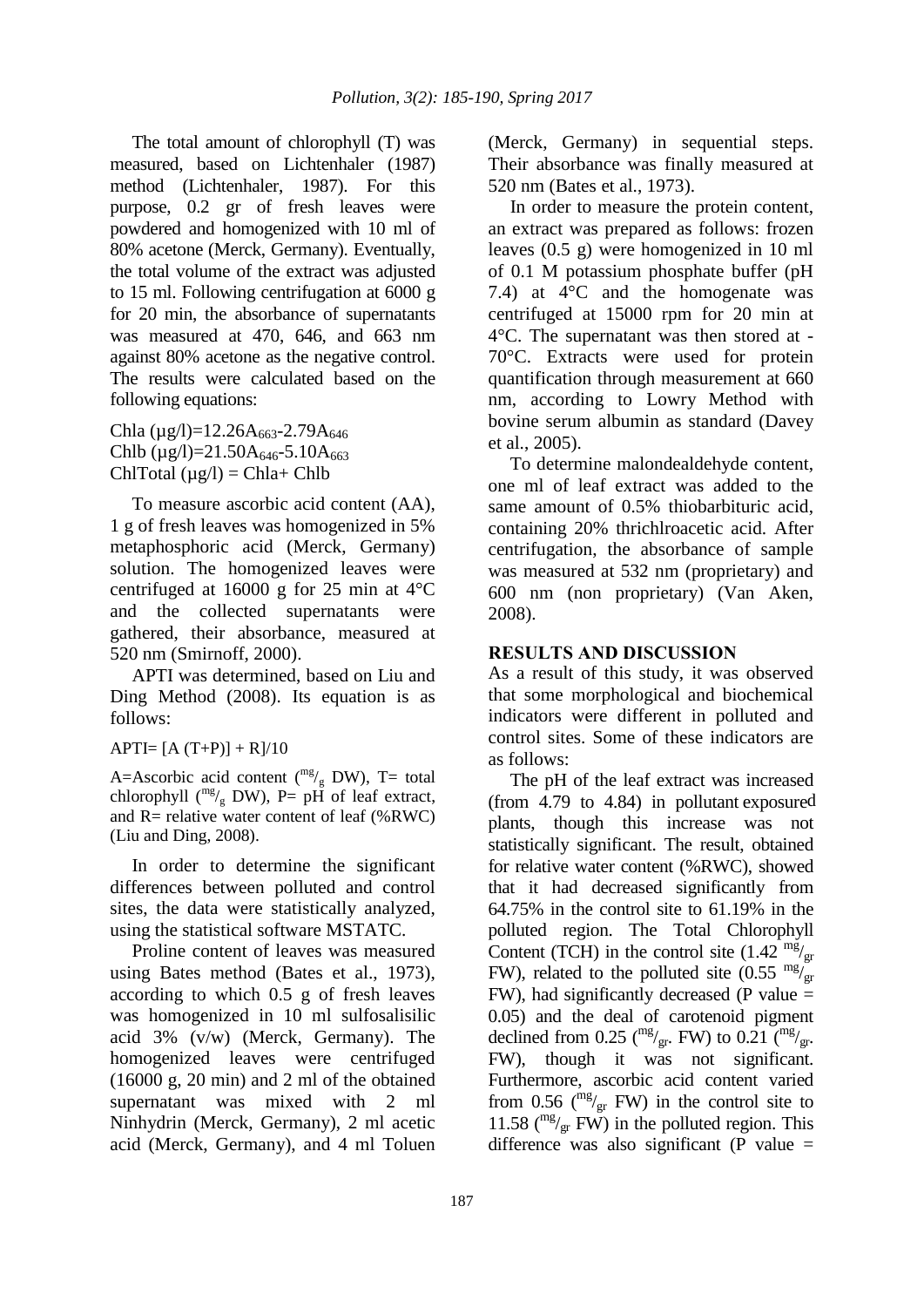0.01). Moreover, in response to air pollution stress, proline content of the leaves ascended significantly from 20.58 ( $\frac{mg}{gr}$  FW) to 76.06  $\binom{mg}{gr}$  FW) (P value 0.01). Also, the total protein content of leaves was significantly increased from 22.66  $\binom{mg}{gr}$  FW) to 67.15

 $\binom{mg}{gr}$  FW) (P value 0.01) and finally the amount of malondealdehyde of leaves ascended from 5.49 ( $\rm{^{mM}/_{g}}$  FW) to 8.87 ( $\rm{^{mM}/_{g}}$ FW) in response to air pollution (P value = 0.01; Table 1).

| $R(\%)$ | pH   | TCH<br>$(mg.g-1FW)$ | $(mg.g-1 FW)$ | Car<br>(mg.g <sup>1</sup> FW) | Р<br>(mg.g <sup>1</sup> FW) | Pt<br>(mg.g <sup>1</sup> FW) | М<br>(mM/g.FW) | Area     |
|---------|------|---------------------|---------------|-------------------------------|-----------------------------|------------------------------|----------------|----------|
| 64.75   | 4.79 | .42                 | 0.56          | 0.25                          | 20.58                       | 22.66                        | 5.49           | clean    |
| 61.19   | 4.84 | $0.55*$             | $1.58**$      | 0.21                          | 76.06**                     | $67.15**$                    | 8.87**         | polluted |

**Table 1. Results of measured indicators of** *Conocarpus erectus* 

R: Relative Water Content (RWC); TCH: Total chlorophyll; A: Ascorbic acid content; Car: Carotenoid; Pl: Prolin; Pt: Protein; M: Malondealdehyde;  $*$  and  $**$  means significant level of 0.05 and 0.01 respectively

APTI was also calculated to assess sensitivity of the studied plant to air pollution exposure. In this survey the amount of this parameter was 7.85. This plant is presumed to be grouped among sensitive plants, according to the plant division based on the reports of Lakshni et al. (2009).

**Table 2. Plants division according to APTI** 

| <b>APTI</b> value | <b>Response</b> |
|-------------------|-----------------|
| 30 to 100         | Tolerant        |
| 29 to 17          | Intermediate    |
| 16 to 1           | Sensitive       |
| ←1                | Very sensitive  |

Plants usually show physiological changes before morphological injuries in leaves against air pollution (Agbaire Esief Arienrhe, 2009). &

Different plants show different sensitivity to air pollutants along with considerable defects in their growth and biological behavior; however, via their defensive mechanisms, they can resist environmental stresses, hence having an increased survival chance (Ben Rejeb et al., 2014).

It was found in this research that the total chlorophyll content was decreased in polluted plant  $(P< 0.05)$ , thus its carotenoid pigment decreased too.

Chlorosis and decreased chlorophyll is one of the results of pollution stress in plants sensitive to gas pollution, leading to pigment loss in the leaf. For example in Giri survey there was a lack of photosynthetic capacity (Giri et al., 2013).

Moreover, lack of chlorophyll can be due to high degree of chlorophylase activity or increased chlorophyll oxigenase gene expression (Tripathi & Gautam, 2007).

In this survey, the effect of free oxygen radicals on pigments appeared to be effective, because our plant has had its proline and ascorbic acid content increase (Tripathi  $&$  Gautam, 2007). Among the pollution effects on plants, loss of cellular lipids and fatty acid peroxidation can be mentioned. In this research, polluted leaf samples have a higher amount of ascorbic acid content (P<0.01). Furthermore, it was observed that the pH of leaf extract of polluted *Conocarpus erectus* was increased, but it was not significant.

Ascorbic acid is a natural antioxidant in plants that can act with oxygen peroxide and preserve carotenoids in response to different stresses (Bates et al., 1973).

During pollution stress, ascorbic acid provides cell membrane stability. Increased ascorbic acid content can be the consequence of oxidative stress. The pH is one of the parameters, involved in APTI calculation, which is the element of ascorbic acid formation from hexose sugars. When the quantity of pH becomes more, the chance of this conversion increases as well; besides low amount of pH has a direct relation with the increase of plants sensitivity to air pollution. Also, total deal of chlorophyll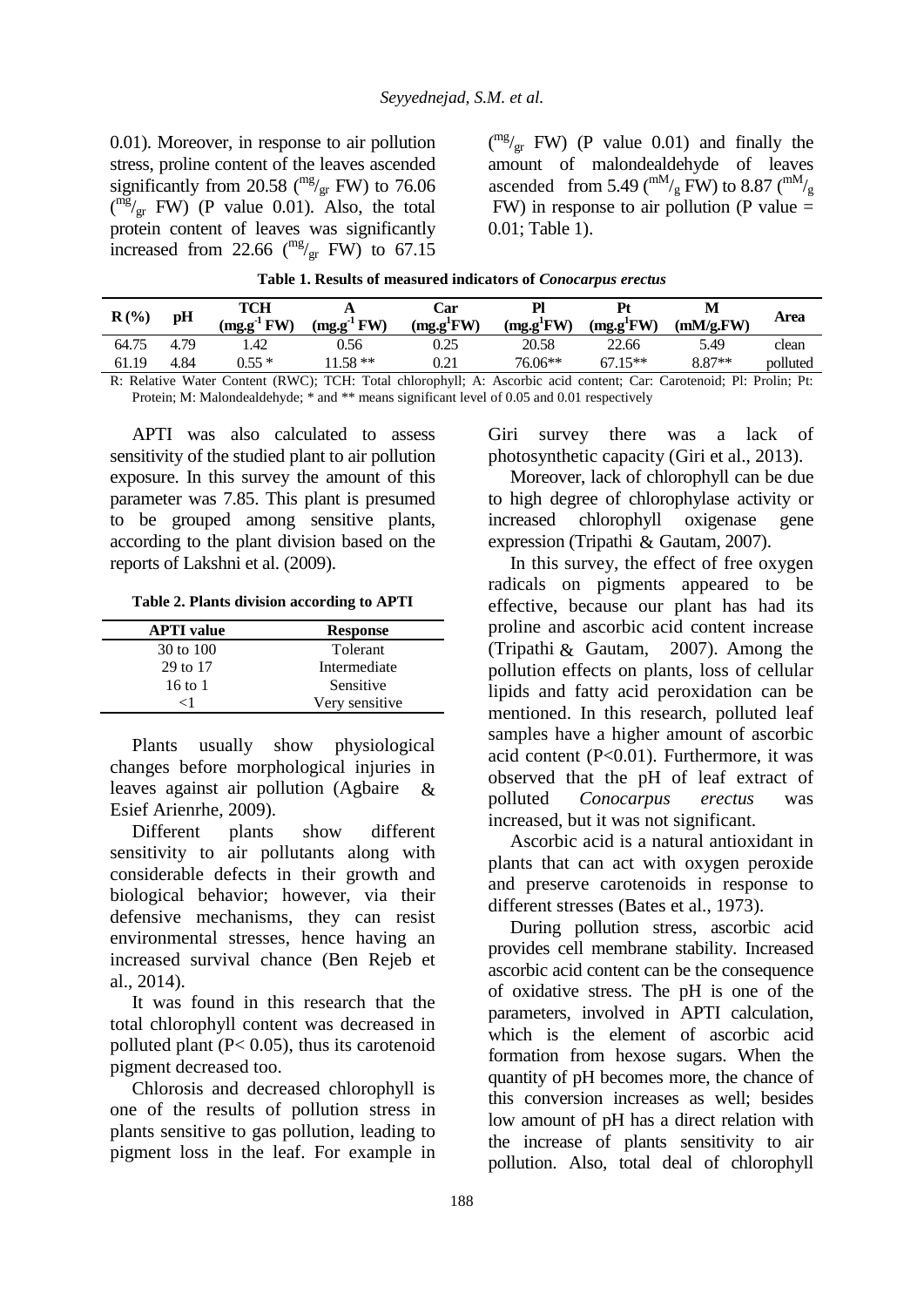indicates ascorbic acid formation. The samples' RWC% in this experiment declined in relation with the pollution  $(P<0.05)$ , showing that the plant endures the situation with leaf surface decline. If the amount of water volatilization from leaf surface decreases, plant cannot live normally, because in this situation, plant has lost its force to raise water from root to shoot for photosynthesis; therefore, it cannot transmit the minerals to leaves or cool the leaves. So, preservation of RWC in plants can make them resistant to pollution (Li et al., 2009).

In this assessment, the deal of leaf proline ascended significantly  $(P<0.01)$ , perhaps as a result of one of these reasons: either our plant has prevented proline oxidation to other soluble compounds or in response to stress and absisic acid content increase it may have increased proline biosynthesis (Tripathi & Gautam, 2007).

Total protein content in plants include phytochelates, homo phytochelates, metaloproteins, pathogen related proteins, HSP, and enzymes. Probably increase in the quantity of proteins in stress situations is due to change of gene expression pattern for raising plant endurance (Liu  $&$  Ding, 2008). Also, protein synthesis changes to decrease polysomes formation (Lichtenhaler, 1987), and it is said that protein increase can be as a result of plant's ability to absorb NOx gases from them environment, storing them in the form of proteins (Li et al., 2009). Finally, malondealdehyde as an instance of fatty acid in this research has increased in response to stress  $(P<0.01)$ . It seems that there is a relation between lipid peroxidation and proline aggregation in plants' surface with different kinds of stresses. If so, aggregation of proline can play an important role in preventing lipid peroxidation (Hayat et al., 2012).

## **CONCLUSION**

As a result of this study it can be concluded that, *Conocarpus erectus* is a sensitive plant to air pollution. Interestingly, this plant can be used for persistent monitoring of performance of pollution control and reduction plans.

## **Acknowledgement**

The authors wish to thanks the vice chancellor for research of Shahid Chamran University of Ahvaz for providing research grant (No: 54314777). They also thanks from Behbahan Gas refinery research office for financial support.

#### **REFERENCES**

Abed Esfahani, A., Amini, H., Samadi, N., Kar, S., Hoodaji, M., Shirvani, M. and Porsakhi, K. (2013). Assesment of air pollution tolerance index of higher plants suitable for green belt development in east of Esfahan city, Iran. JOHP, 3(2), 87-94.

Agbaire, P. (2009). Air pollution tolerance indices (APTI) of some plants around Erhoike-Kokori oil exploration site of Delta State, Nigeria. Int. J Physic. Sci.*,* 4**,** 366-368.

Agbaire, P. and Esief Arienrhe, E. (2009). Air pollution tolerance indices (apti) of some plants around Otorogun gas plant in Delta State, Nigeria. J. Appl. Sci.Env. Manag.*,* 13**,** 11-14.

Bashir, M., Uzair, M. and Bashir, A. C (2015). A review of phytochemical and biological studies on *Conocarpus erectus* (Combretaceae). Pak J Pharm Res. 1(1), 1-8.

Bates, L., Waldren, R. and Teare, I. (1973). Rapid determination of free proline for water-stress studies. Plant Soil*,* 39**,** 205-207.

Ben Rejeb, I., Pastor, V. and Mauch-Mani, B. (2014). Plant responses to simultaneous biotic and abiotic stress: molecular mechanisms. Plants, 3, 458- 475.

Davey, M.W., Stals, E., Panis, B., Keulemans, J. and Swennen, R.L. (2005). High throughput of malondialdehyde in plant tissuse. Analy. Biochem*,* 347**,** 201-207.

Giri, S., Shrivastava, D., Deshmukh, K. and Dubey, P. (2013). Effect of Air Pollution on Chlorophyll Content of Leaves. Curr Agri Res, 1(2), 93-98.

Hayat, S., Hayat, Q., Alyemeni, M.N., Wani, A.S., Pichtel, J. and Ahmad, A. (2012). Role of proline under changing environments: A review. Plant Signal Behav, *7*(11), 1456–1466.

Lakshni, P.S., Sravanti, K.L. and Srinivas, N. (2009). Air pollution tolerance index of various